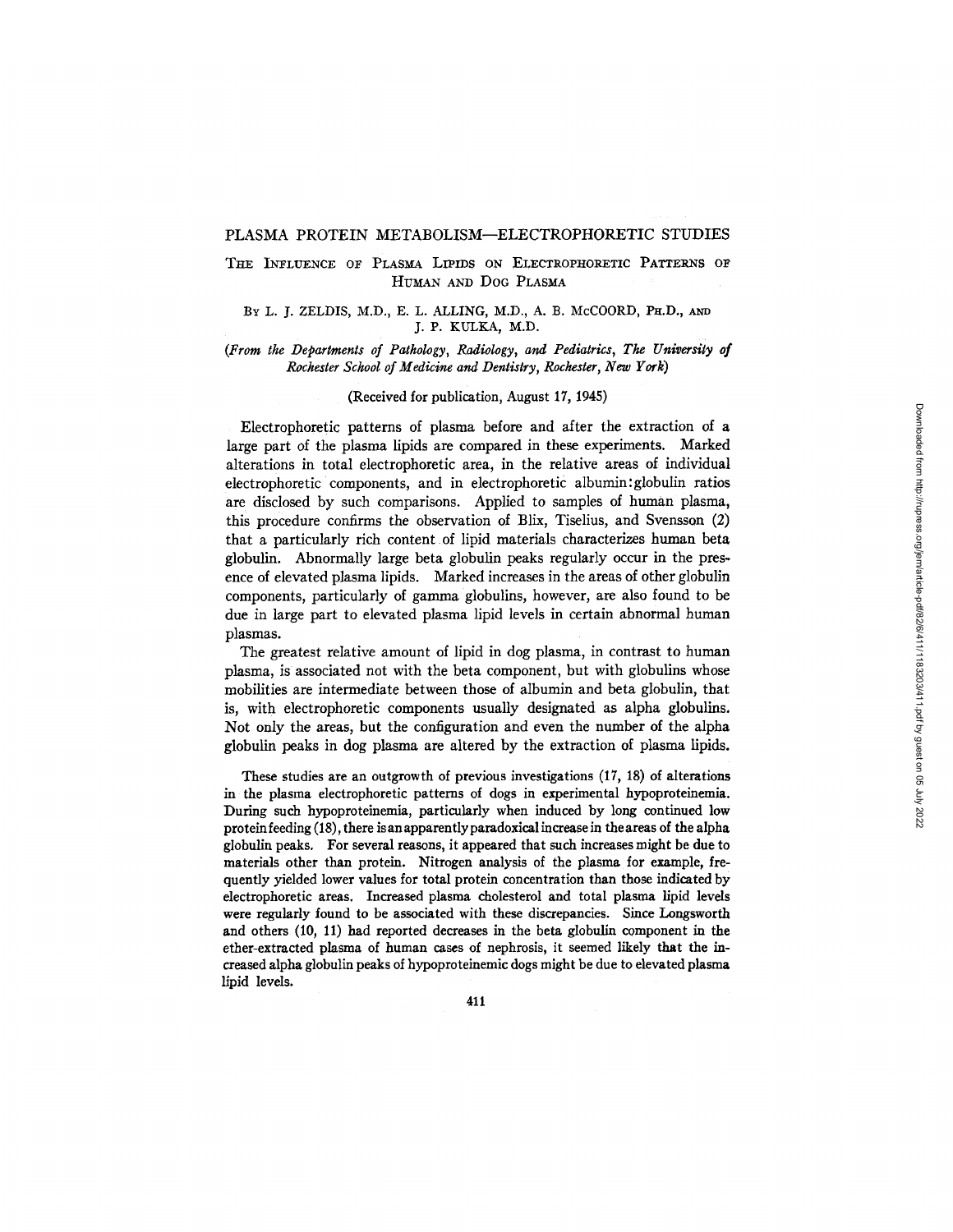From time to time we have similarly noted disparities on comparison of nitrogen values and electrophoretic concentrations in certain abnormal human plasmas. In some of these plasmas, elevated lipid levels were found. Extraction of plasma lipids was therefore carried out, and the results of a number of such extractions are included in this report.

# *Methods*

Samples of dog plasma were obtained during the course of low protein feeding experiments previously mentioned. Human plasma samples were obtained from patients on the medical and surgical services of the Strong Memorial and Rochester Municipal Hospitals. 1

All samples were collected in flasks containing dried potassium oxalate in a concentration of 250 rag. per 100 ml. of whole blood. After standing for one hour at room temperature, samples were centrifuged for  $35$  minutes at  $3500$  R.P.M. and plasma collected by siphoning. Plasma was stored at  $2^{\circ}$  C. when not immediately analyzed. Aliquots analyzed before extraction are in the following tables listed as *native plasma,* aliquots analyzed after extraction *extracted plasma.* 

Total plasma protein concentrations were determined by maero-Kjeldahl analysis and for native plasma, corrected for non-protein nitrogen content as estimated by the method of Greenwald (7). Sample determinations of non-protein nitrogen in extracted plasma indicated its complete removal by the extraction process, so that no such correction was necessary. Plasma cholesterol and total lipid of native plasma were determined according to Bloor, (3-5). Extracted lipid was estimated by the same methods on samples of the pooled solvents after concentration to suitable volume.

Electrophoresis was carried out for 3 hours at  $1^{\circ}$  C. in the standard 11 ml. single section Tiselius cell with a potential gradient of 6.8  $\pm$  0.1 volts per cm. All samples were diluted 1:1 with veronal buffer of pH 8.5 and ionic strength 0.1 and were dialyzed against 2 liters of the same buffer. Details of dialysis, electrophoresis, and the recording and measurement of the patterns have been fully described in recent reports (17, 18).

The extraction procedure used was developed from a method originally described by Hardy and Gardiner (9), and later modified by Blix (1). 10 ml. of the oxalated plasma was cooled to 2° C. and precipitated by adding it dropwise to 80 ml. of absolute ethyl alcohol previously cooled in a dry ice-acetone bath to a temperature of  $-10^{\circ}$  to  $-15^{\circ}$  C. This precipitation and all subsequent manipulations were carried out in a 110 ml. straight walled centrifuge tube. All operations, including centrifugation, were performed in a cold room at  $1^{\circ}$  C. to avoid sudden changes in temperature. The precipitated mixture was allowed to stand 5 minutes in the dry ice-acetone bath, then centrifuged at 3500 R.P.M. for 3 or 4 minutes. By using a little cold acetone in the centrifuge tube carrier, it was possible to prevent the temperature of the precipitated material from rising above  $0^{\circ}$  C. The supernatant fluid was decanted from the packed precipitate which was quickly resuspended by stirring in 80 ml. of fresh absolute alcohol, also at  $-10^{\circ}$  to  $-15^{\circ}$  C. The suspension was allowed to stand for 2 hours in the cold bath, and the supernatant fluid again decanted after centrifugation. The precipitate was then similarly treated with one more 80 ml. portion of alcohol, one 80 ml. portion of a 7:3 mixture of alcohol and ether, and finally two successive 80 ml. portions of dry, aldehyde-free ether. Each treatment was allowed to continue for I to 2 hours. Throughout the extractions the temperature was kept as close as possible to  $-15^{\circ}$  C. by adding dry ice as required to the acetone bath. Care was exercised to expose the precipitate to atmospheric moisture for only short periods of time.

<sup>1</sup> The authors are indebted for the human plasma samples and for clinical data concerning the patients reported here to Dr. Lawrence A. Kohn, Dr. Herman E. Pearse, Dr. Samuel H. Bassett, Dr. John S. Lawrence, and Dr. Helen E. VanAlstyne.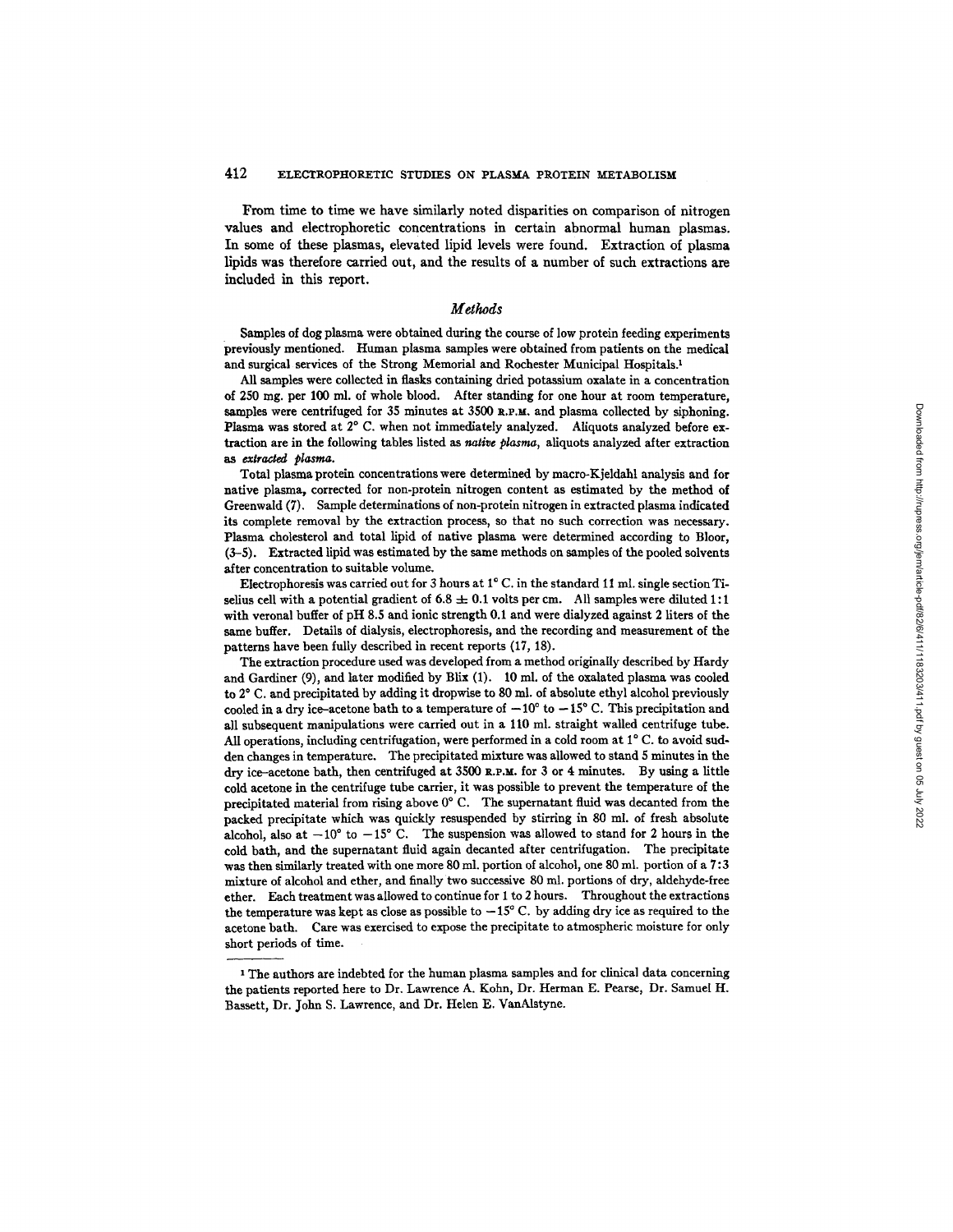Supernatant fluids from all extractions were pooled in a large flask and later analyzed for cholesterol and total lipid as described above. Following the last ether extraction, the precipitate was quickly spread over the lower wall of the centrifuge tube with a glass rod and dried over fresh sulfuric acid in a vacuum desiccator at room temperature by means of an oil pump. The resulting white cake could be easily ground to a fluffy powder which dissolved slowly at room temperature in 9 to 10 ml. of normal saline solution to yield a dear, limpid solution. The powdered material could be kept for several days exposed to the atmosphere with no apparent loss of solubility. Occasionally on reconstitution, a small, undissolved pellicle remained. Analyzed after repeated washings with normal saline, several such residues conrained only 1 to 3 mg. of nitrogen. Analysis of samples reconstituted and carefully **adjusted**  at 2° C. to the original volume of 10 ml., as well as nitrogen analysis of the pooled supernate usually indicated a loss of 1 to 5 per cent of the initial plasma protein into the extraction fluid. In practice, therefore, the dried material was simply dissolved in approximately 9.5 ml. of saline at room temperature and the protein content checked by Kjeldahl determination. We have assumed that the loss during extraction was a mechanical one involving all electrophoretic components proportionately. On this assumption, the electrophoretic areas of the extracted samples in Tables 1-a and 2-a are corrected for the differences in total protein nitrogen found before and after extraction. While it is not impossible that selective denaturation of certain components might have occurred during extraction, there is no reason to believe that this should have rendered them more susceptible to mechanical loss during extraction.

#### EXPERIMENTAL OBSERVATIONS

Figs. 1 to 9 represent reproductions of electrophoretic patterns from three samples of dog plasma and six samples of human plasma before and after extra ction.

The protein content of these native and extracted samples and of six other samples of dog plasma similarly treated is indicated in Tables 1 and 2. The extent to which plasma lipids were removed by extraction is indicated for each sample in the same tables. It is apparent that while cholesterol extraction is generally quite complete, phospholipid is less thoroughly removed. In sera extracted with cold acetone, Blix (I) has found the larger amount of the removed lipid to consist of lecithin, while cephalin was less thoroughly extracted. Fractionation of the extracted phospholipid was not attempted in the present experiments. It might be surmised, however, that the acidic phosphatides, cephalin and phosphatidyl serine, would comprise the bulk of the material not removed by cold neutral alcohol.

In Fig. I are shown ascending boundaries of the plasma of a normal dog (dog 43-427). The sample represented in Fig. 2 was obtained from a dog on a high protein diet during recovery from hypoproteinemia produced by low protein feeding (18). At the time of sampling, total protein of the plasma had returned to normal concentrations but there was a considerable elevation of plasma lipid levels (Table I, sample 4). The plasma whose patterns are shown in Fig. 3 was obtained from a dog (43-381) during low protein feeding. At the time of sampling, there was marked hypoproteinemia and plasma lipids were elevated (Table I, sample 7).

In all of these dog samples the most conspicuous alteration produced by extraction involves the alpha globulin components. In the electrophoretie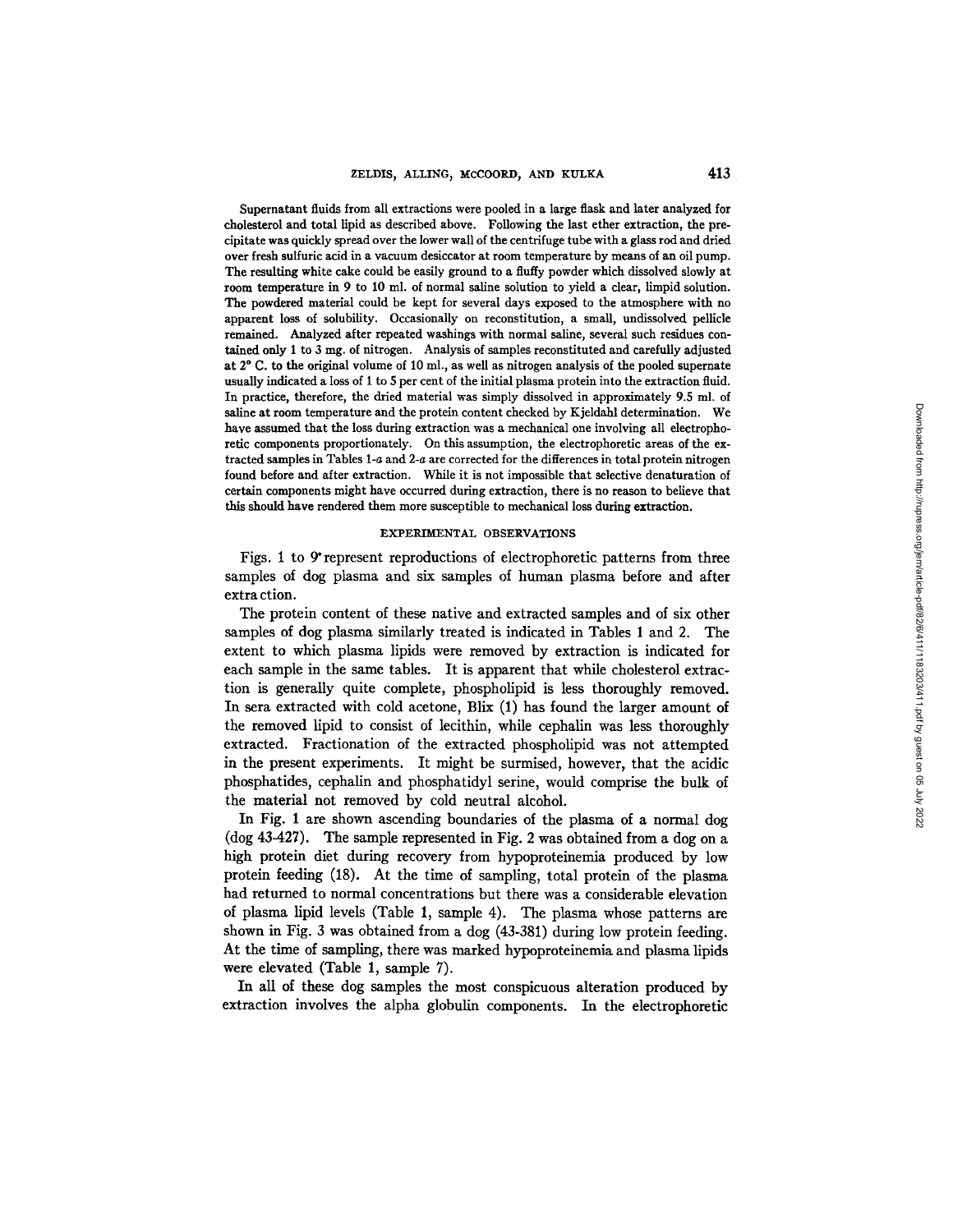patterns of normal dog plasma, three distinct peaks are usually present between the albumin and beta globulin components (Fig. 1). In hypoproteinemic



FIG. 1. Electrophoretic patterns of normal dog plasma before and after extraction of plasma lipids.

dogs, such peaks are frequently four in number, the fourth peak often poorly separated from the beta component (Figs. 2 and 3). In previous reports we have referred to these peaks as alpha 1, 2, 3, and 4, and suggested that the alpha 4 peak might, if one preferred, be designated beta 1 and the next slower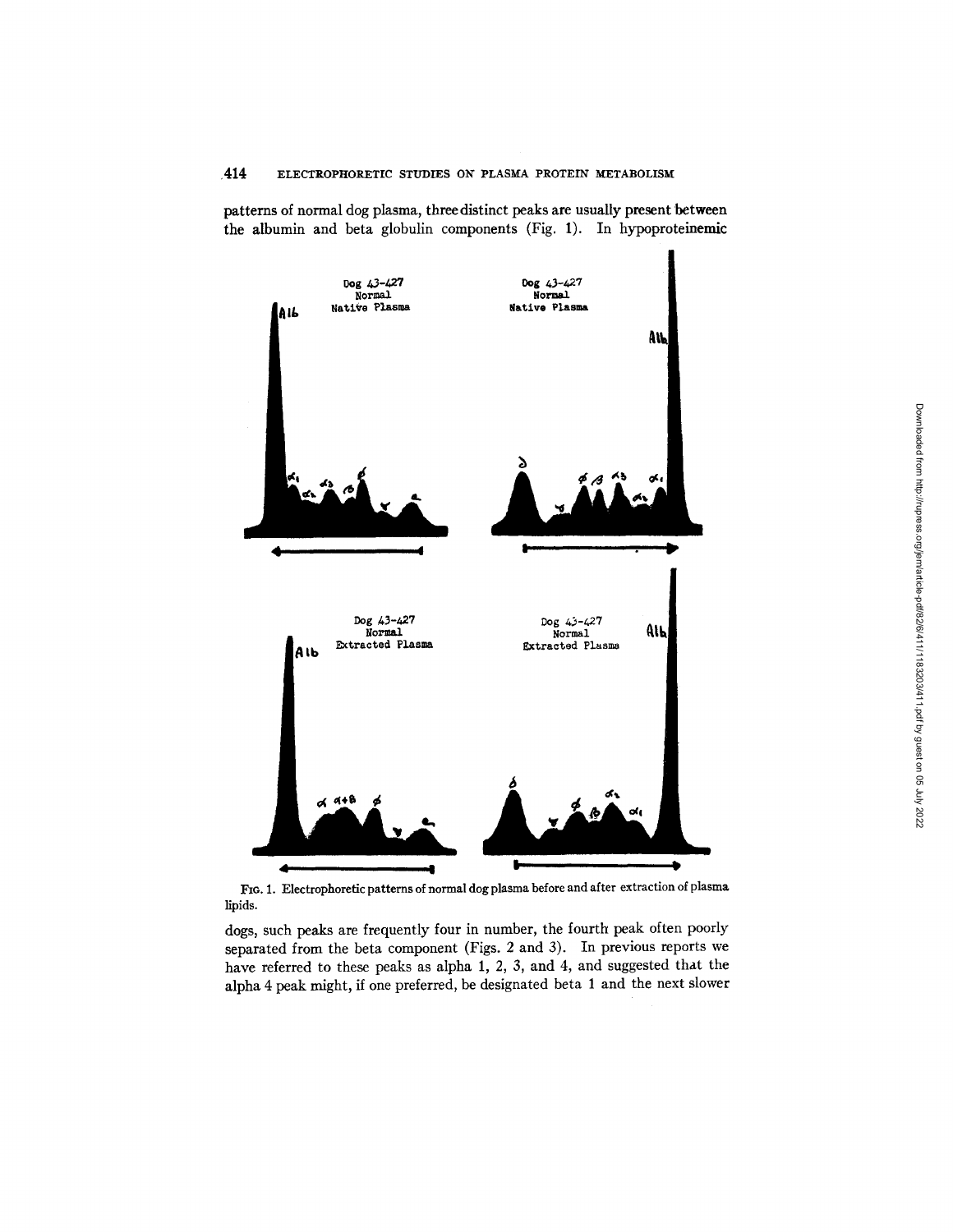component beta 2. In these extracted plasmas of hyperlipemic dogs, the alpha 1, alpha 2, and alpha 3 components regularly merge into a single peak (Figs.



FIo. 2. Electrophoretic patterns of hyperlipemic dog plasma before and after extraction of plasma lipids.

2 and 3). In normal dogs the alpha 1 and 2 peaks are merged, and the alpha 3 peak apparently merges with the beta component (Fig. 1).

These changes might be interpreted to mean that the differential mobilities of these components in native plasma are due to their Upid content, and that a more homogeneous phase is formed simply by the removal of lipids during extraction. A different explanation is possible, however, namely that in-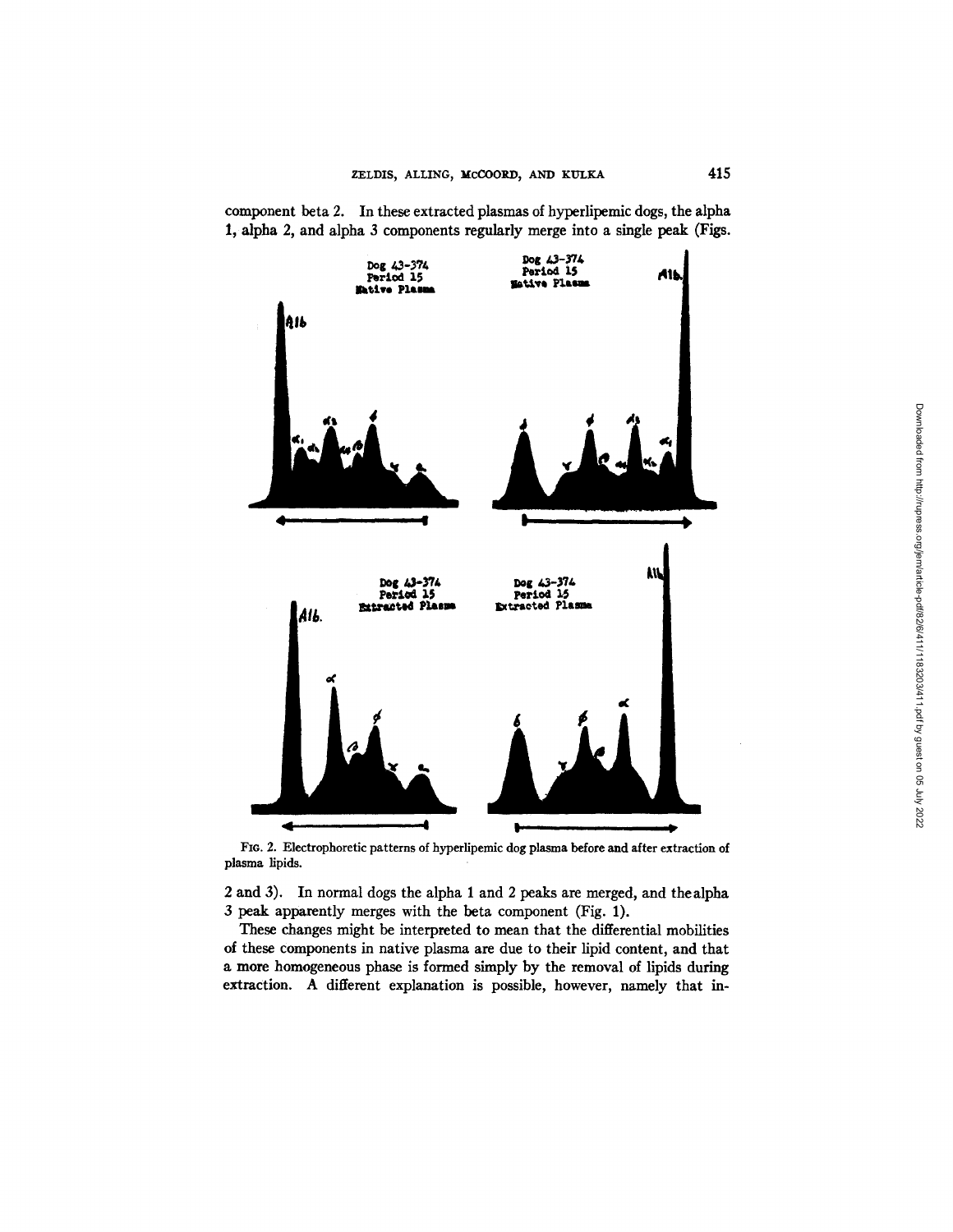cipient denaturation without loss of solubility has altered the mobilities of the absent alpha globulin components, resulting in their inclusion in adjacent peaks. Finally, it appears possible that following the removal of lipids, certain



FIG. 3. Electrophoretic patterns before and after extraction of lipids from plasma of hypoproteinemic, hyperlipemic dog.

of the alpha globulin components, with or without incipient denaturation, form complexes with, or are adsorbed on other alpha globulins, or in the case of the alpha 4 globulin, on the beta component. Against an explanation assuming incipient denaturation is the fact that comparable changes in the alpha globulin peaks are not observed in human plasma similarly extracted.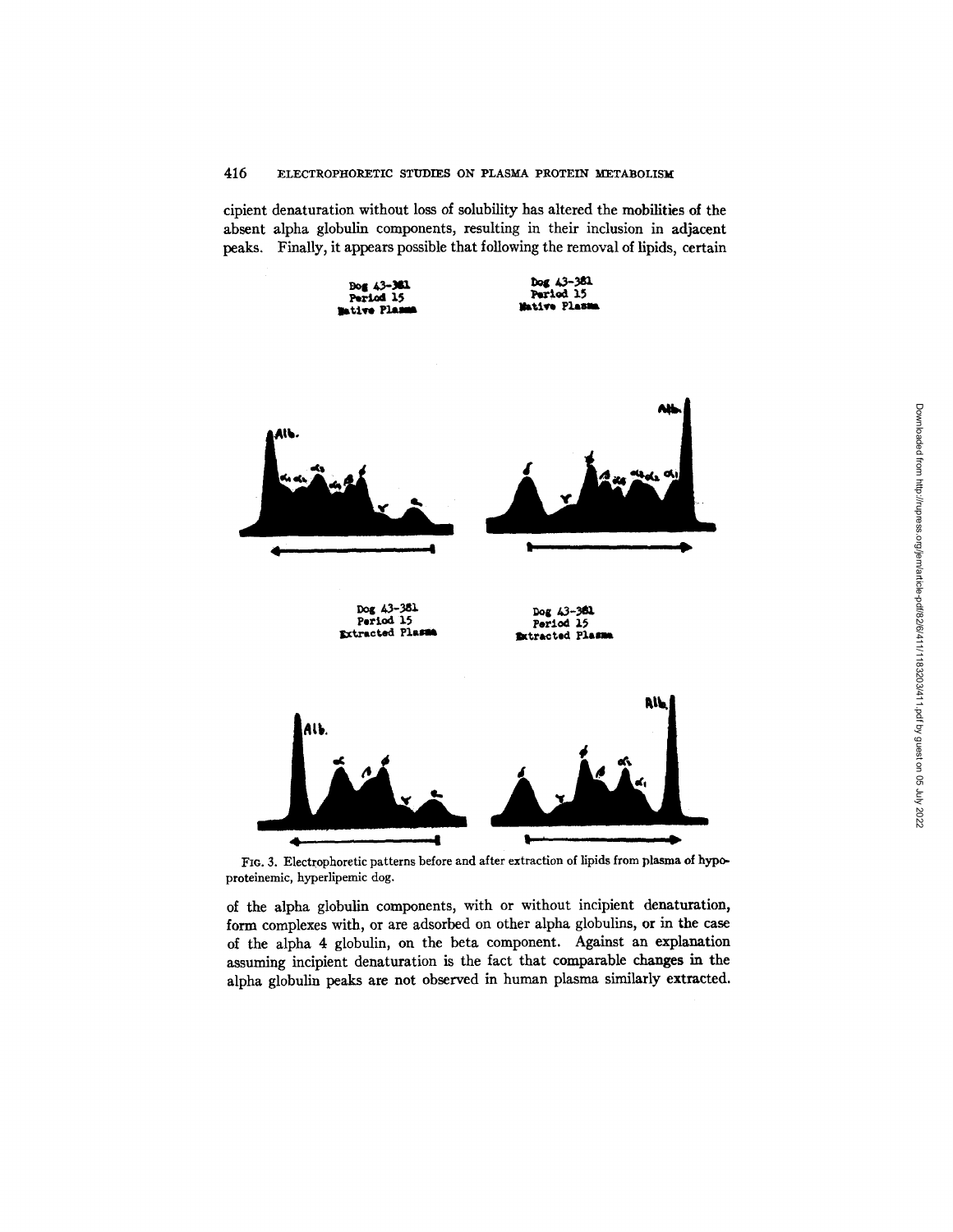Moreover, while the mobilities of components other than the alpha globulins in extracted dog plasma were not measured, in several human samples in



FIG. 4. Eiectrophoretic patterns before and after extraction of lipids from hyperlipemic human plasma in case of hypertension (patient M. B.).

which such measurements were made, no change in mobility was detected. Perhaps in support of the view that the alpha globulins of native plasma differ only by virtue of their lipid content is the observation that alpha 4 peaks are usually absent in normal dog plasma and quite regularly present in hyperlipemic samples.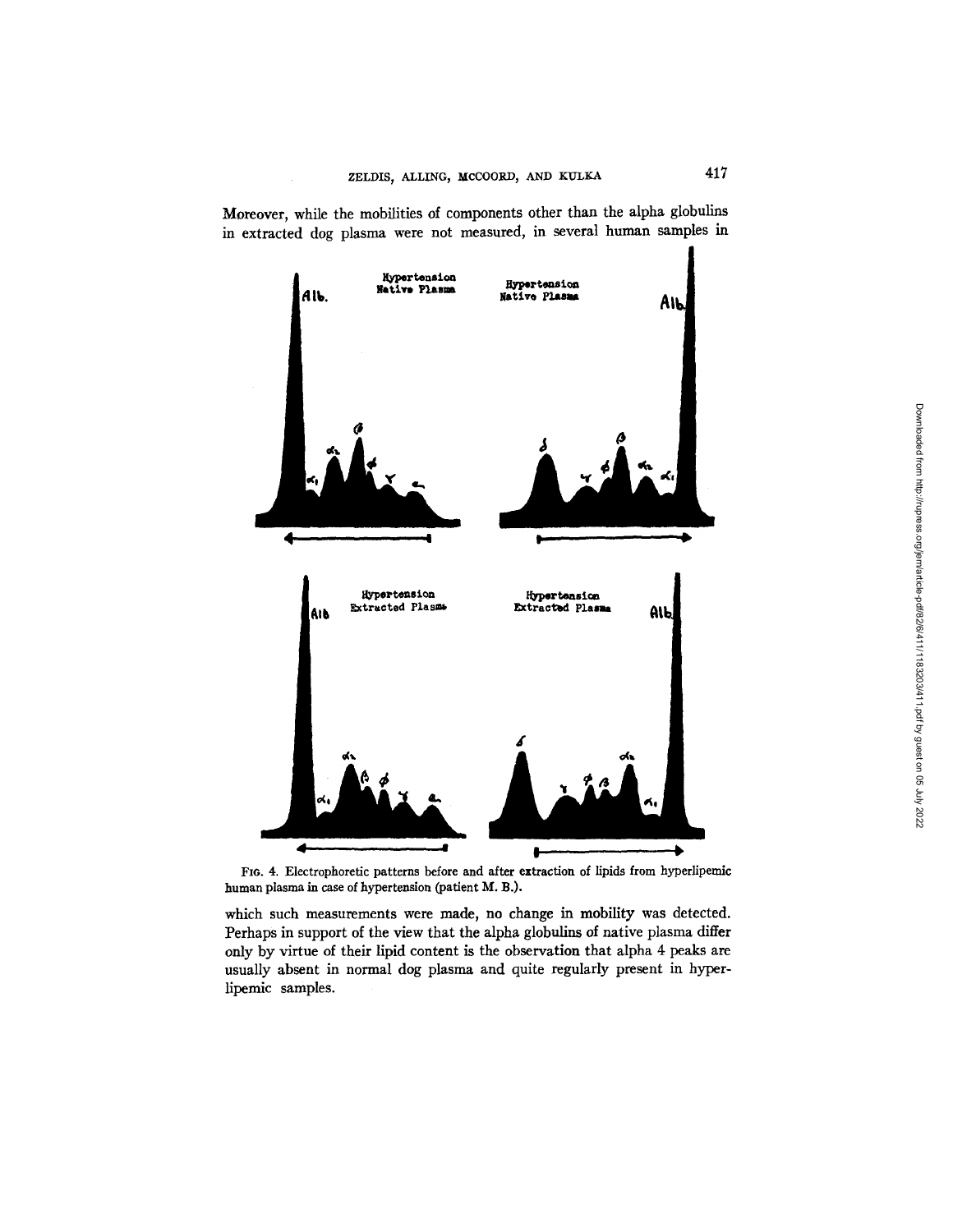Less apparent than the alterations in number of the alpha globulin peaks are changes in the total electrophoretic area and the areas of individual peaks following extraction of these samples. Comparative measurement of the

| Sample<br>No.  | Dog                    | Plasma        | Total<br>protein<br>Kjeldahl | Plasma<br>choles-<br>terol | Total<br>plasma<br>lipid | Extract<br>choles-<br>terol | <b>Extract</b><br>total<br>lipid |  |  |
|----------------|------------------------|---------------|------------------------------|----------------------------|--------------------------|-----------------------------|----------------------------------|--|--|
|                |                        |               | gm. per<br>cent              | mg. per<br>cent            | mg. per<br>cent          | $mg$ , per<br>cent          | mg. per<br>cent                  |  |  |
| $\mathbf{1}$   | 43-427                 | Native        | 5.94                         | 203                        | 483                      |                             |                                  |  |  |
|                | Normal                 | Extracted     | 5.78                         |                            |                          | 190                         | 439                              |  |  |
| $\overline{2}$ | 43-380                 | <b>Native</b> | 5.94                         | $363 -$                    | 1125                     |                             |                                  |  |  |
|                | Period 13*             | Extracted     | 5.76                         |                            |                          | 336                         | 1035                             |  |  |
| 3              | 43-380                 | <b>Native</b> | 5.85                         | 279                        | 873                      |                             |                                  |  |  |
|                | Period 16*             | Extracted     | 5.76                         |                            |                          | 269                         | 794                              |  |  |
| 4              | 43-374                 | <b>Native</b> | 6.67                         | 390                        | 1137                     |                             |                                  |  |  |
|                | Period 15*             | Extracted     | 6.70                         |                            |                          | 385                         | 1025                             |  |  |
| 5              | 43-374                 | Native        | 6.40                         | 446                        | 1229                     |                             |                                  |  |  |
|                | Period 17*             | Extracted     | 6.34                         |                            |                          | 401                         | 1047                             |  |  |
| 6              | 43-381                 | <b>Native</b> | 4.32                         | 283                        | 777                      |                             |                                  |  |  |
|                | Period 141             | Extracted     | 4.46                         |                            |                          | 252                         | 712                              |  |  |
| $\overline{7}$ | 43-381                 | <b>Native</b> | 4.23                         | 319                        | 924                      |                             |                                  |  |  |
|                | Period 15 <sup>t</sup> | Extracted     | 4.02                         |                            |                          | 223                         | 635                              |  |  |
| 8              | 43-327                 | <b>Native</b> | 4.64                         | 238                        | 964                      |                             |                                  |  |  |
|                | Period 81              | Extracted     | 4.89                         |                            |                          | 231                         | 626                              |  |  |
| 9              | 43-327                 | <b>Native</b> | 5.52                         | 203                        | 563                      |                             |                                  |  |  |
|                | Period 13§             | Extracted     | 5.51                         |                            |                          | 211                         | 513                              |  |  |

| TABLE 1                                                                        |  |  |  |  |  |  |  |  |  |  |
|--------------------------------------------------------------------------------|--|--|--|--|--|--|--|--|--|--|
| Alcohol-Ether Extraction of Lipids from Plasma of Normal and Hyperlipemic Dogs |  |  |  |  |  |  |  |  |  |  |

\* Hyperllpemia during recovery from chronic protein depletion by low protein feeding (18).

/; Hyperlipemia during low protein feeding (18).

§ During intoxication produced by hemolytic reaction (18).

percentile changes in area following extraction is beset with a number of rather large errors, some of which cannot be satisfactorily estimated. The chief of these probably arises during dilution and dialysis of the samples, where a relatively small volume error may be of great importance when the alteration of area due to extraction of lipid material is small. A further large possible error is encountered in the resolution and planimetry measurement of the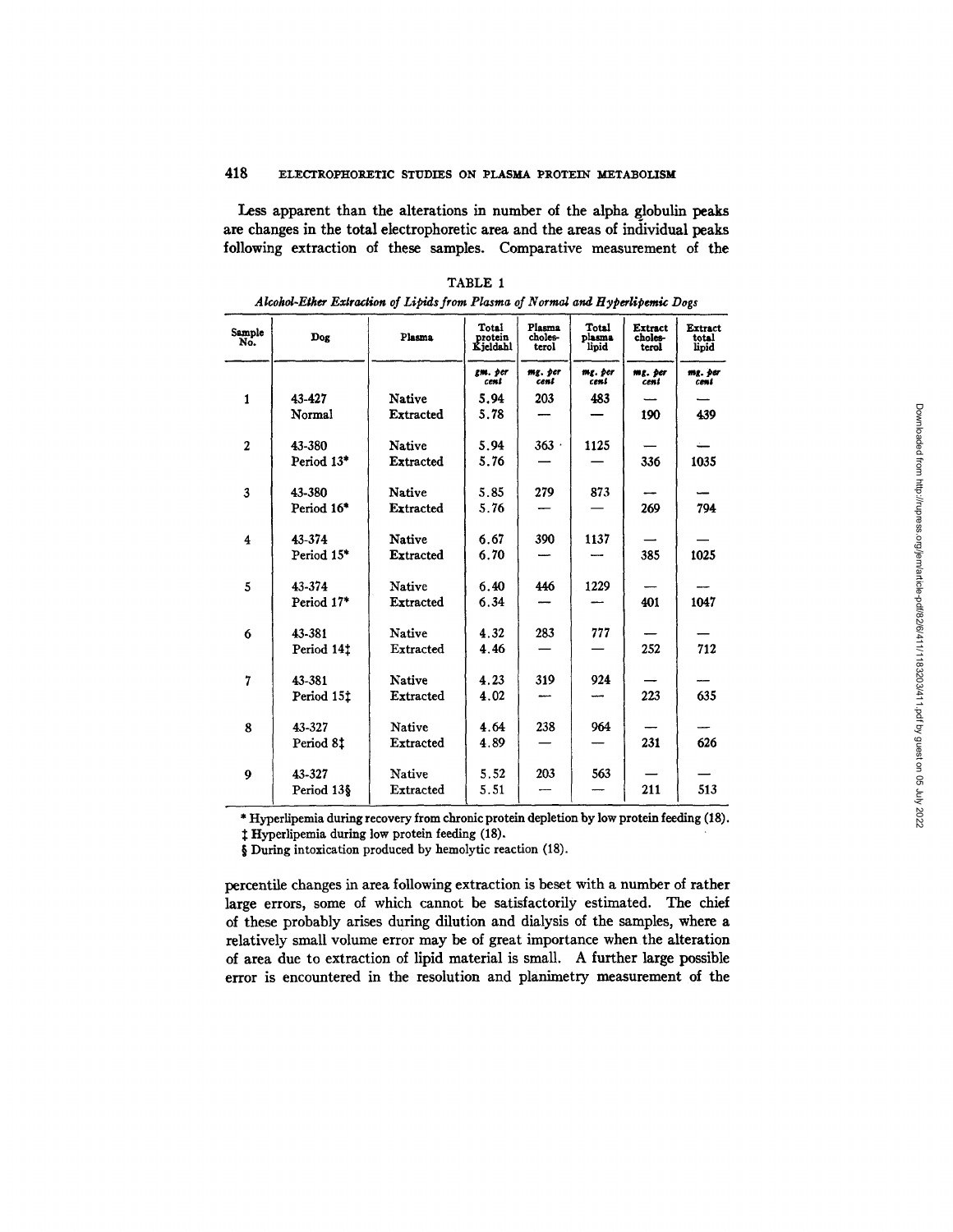#### TABLE 1-a

*Effect of Extraction of Plasma Lipids on the Areas of Electrophoretic Patterns in Normal and*  $H$ *yperlipemic Dogs* 

|                  | Dog                 | Plasma*                                  | Electrophoretic areas in planimeter units‡ |                        |                          |                                       |                              |                                    |          |
|------------------|---------------------|------------------------------------------|--------------------------------------------|------------------------|--------------------------|---------------------------------------|------------------------------|------------------------------------|----------|
| Sample           |                     |                                          | Total                                      | Albu-<br>min           | $\alpha$                 | β                                     | φ                            | γ                                  |          |
| $\mathbf{1}$     | 43-427<br>Normal    | Native<br>Extracted<br>Difference        | 33.1<br>31.6<br>$-4.5$                     | 16.9<br>16.4<br>$-3.0$ | 5.5<br>4.2               | 6.0<br>5.3<br>$-23.6$ $-11.6$ $+37.0$ | 2.7<br>3.7                   | 2.01<br>2.0<br>0, 0                | Fig. 1   |
| $\boldsymbol{2}$ | 43-380<br>Period 13 | Native<br><b>Extracted</b><br>Difference | 36.1<br>30.2<br>$-16.3$                    | 9.6<br>8.6<br>- 10.4   | 13.9<br>9.9<br>$-28.8$   | 5.4<br>4,4                            | 3.9<br>5.2<br>$-18.5 + 33.4$ | 3.3<br>2.2<br>- 32.4               |          |
| 3                | 43-380<br>Period 16 | Native<br>Extracted<br>Difference        | 36.9<br>31.3<br>- 15.21                    | 14.1<br>12.4<br>- 12.0 | 11.6<br>9.0<br>-22.4     | 4.7<br>4.4<br>$-6.4$                  | 3.9<br>3.3<br>$-15.4$        | 2.6 <sub>1</sub><br>2.2<br>$-15.4$ |          |
| 4                | 43-374<br>Period 15 | Native<br>Extracted<br>Difference        | 38.0<br>33.3<br>$-12.4$                    | 12.8<br>12.2<br>$-4.7$ | 13.2<br>19.9<br>$-25.0$  | 3.1<br>2.8<br>$-9.7$                  | 4.5<br>4.4<br>-2.2           | 4.4<br>4.2<br>-4.5                 | Fig. $2$ |
| 5                | 43-374<br>Period 17 | Native<br>Extracted<br>Difference        | 38.2<br>34.1<br>$-10.7$                    | 12.8<br>12.2<br>$-4.7$ | 13.0<br>10.2<br>$-24.6$  | 3.4<br>2.9                            | 3.3<br>4.6<br>$-14.7 + 39.4$ | 5.7<br>4.c<br>$-29.8$              |          |
| 6                | 43-381<br>Period 14 | Native<br>Extracted<br>Difference        | 27.4<br>22.8<br>-16.8                      | 7.7<br>6.7<br>$-13.0$  | 10.9<br>7.9<br>$-27.5$   | 4.1<br>3.8<br>-7.31                   | 2.8<br>2.8<br>0.0            | 1.9<br>1.6<br>$-15.8$              |          |
| 7                | 43-381<br>Period 15 | Native<br>Extracted<br>Difference        | 26.5<br>23.4<br>$-11.7$                    | 6.3<br>6.5<br>$+3.2$   | 11.2<br>7.5<br>- 33 . Ol | 4.1<br>3, 7                           | 2.3<br>3.5<br>$-9.8 + 52.3$  | 2.3<br>2.2<br>$-4.3$               | Fig. $3$ |
| 8                | 43-327<br>Period 8  | Native<br>Extracted<br>Difference        | 28.9<br>24.7<br>$-14.5$                    | 8.5<br>7.5<br>$-11.8$  | 10.4<br>7.6<br>$-27.0$   | 3.6<br>3.1<br>$-13.9$                 | 3.4<br>3.3<br>-2.91          | 3.0<br>3.2<br>$+6.7$               |          |
| 9                | 43-437<br>Period 13 | Native<br>Extracted<br>Difference        | 26.0<br>24.2<br>-6.9                       | 6.9<br>6.9<br>0.0      | 7.1<br>5.5<br>- 22.6     | 5,0<br>4.5                            | 3.1<br>3.7<br>- 10.0 + 19.4  | 3.9<br>3.6<br>7.7                  |          |

\* Differences are expressed as per cent of the area of the native sample.

‡ Electrophoretic areas of extracted samples are corrected for the differences in protein nitrogen content between native and extracted samples indicated in Table 1.

individual peak areas. Under ideal circumstances, such measurement is probably accurate within 2 to 4 per cent (17, 15). In the present instance,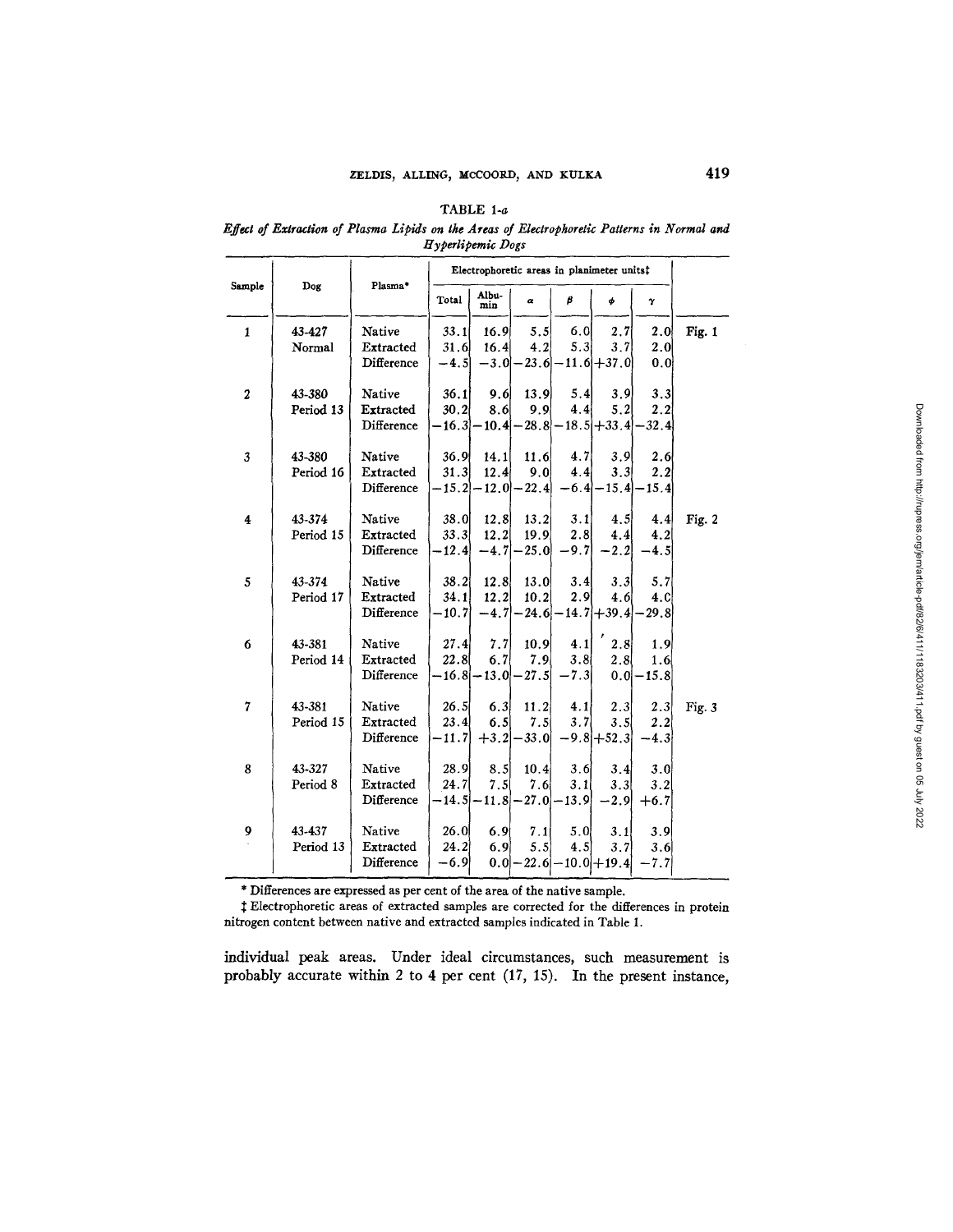the inaccuracy is considerably greater. This arises from the fact that following extraction the asymmetry of the peaks, as well as their slopes and the heights of their junctions with adjacent components is markedly altered. There is thus great difficulty in resolving the limits of the individual peaks in comparable fashion in the native and extracted samples. The further possibility of error due to incipient denaturation with alteration of the specific refractive increments we cannot at present evaluate.

| Patient | Diagnosis                  | Plasma    | Total<br>protein<br>Kjeldahl | Plasma<br>choles-<br>terol | Total<br>plasma<br>lipid | Extract<br>choles-<br>terol | Extract<br>total<br>lipid |
|---------|----------------------------|-----------|------------------------------|----------------------------|--------------------------|-----------------------------|---------------------------|
|         |                            |           | gm. per<br>cent              | mg. per<br>cent            | mg. per<br>cent          | mg. per<br>cent             | mg. per<br>cent           |
| M. B.   | Hypertension               | Native    | 6.59                         | 251                        | 835                      | ----                        |                           |
|         |                            | Extracted | 6.51                         |                            |                          | 238                         | 787                       |
| J. M.   | Obstructive jaun-          | Native    | 7.06                         | 858                        | 2181                     |                             |                           |
|         | dice with cholan-<br>gitis | Extracted | 6.82                         |                            |                          | 794                         | 1947                      |
| G. W.   | Xanthoma tubero-           | Native    | 6.85                         | 510                        | 1227                     |                             |                           |
|         | sum                        | Extracted | 6.69                         |                            |                          | 464                         | 970                       |
| C. M.   | Multiple myeloma           | Native    | 7.11                         | 174                        | 473                      |                             |                           |
|         |                            | Extracted | 7.15                         |                            |                          | 76                          | 276                       |
| K. U.   | Nephrosis                  | Native    | 4.90                         | 420                        | 1543                     |                             |                           |
|         |                            | Extracted | 4.75                         |                            |                          | 424                         | 1256                      |
| R. T.   | Cirrhosis                  | Native    | 6.42                         | 103                        | 371                      |                             |                           |
|         |                            | Extracted | 6.54                         |                            |                          | 99                          | 348                       |

TABLE 2 *Alcokol-F\_~her Exlraction of Lipids from Abnormal Human Plasmaz* 

With these considerations in mind, the data of Table 1-a are presented. The possible magnitude of the errors mentioned is perhaps indicated in sample 7, in which there is a 3 per cent increase in the area of the albumin peak following extraction. It is obvious that such an absolute error applying in the measurement of the smaller components of the patterns and thus magnified several fold on a percentage basis would be fully as large as the probable maximum change due to lipid extraction. We believe, however, that for the present purpose these data are instructive if their interpretation is properly limited to certain changes which appear validated by magnitude and consistency.

In general it appears that the total electrophoretic area may be reduced by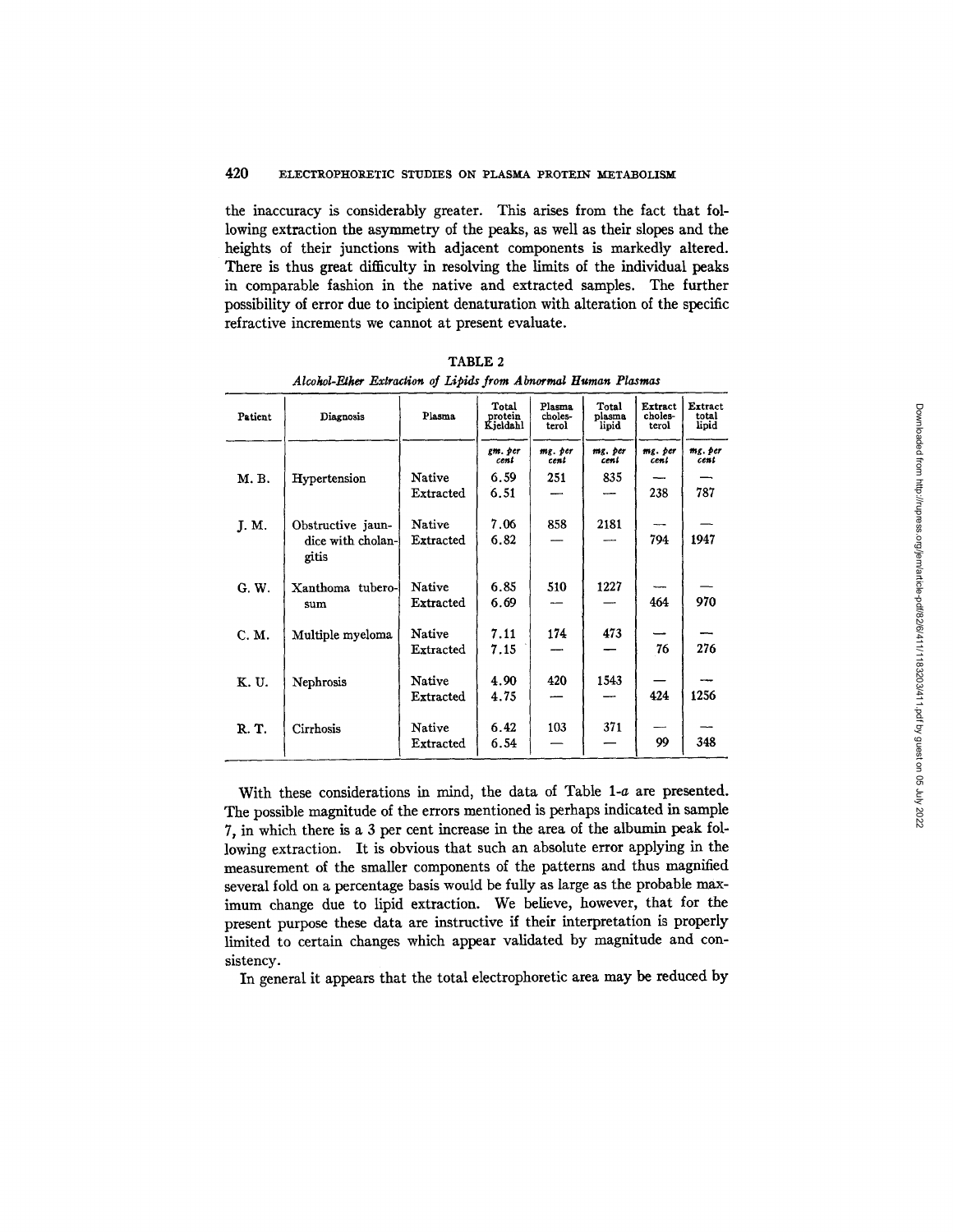as much as 10 to 15 per cent by the extraction of a large part of the plasma lipids in hyperlipemic dogs. This is in agreement with the magnitude of the discrepancies between nitrogen content and electrophoretic concentrations

| TABLE $2-a$ |  |  |  |  |  |  |               |  |                                                                                            |  |  |  |
|-------------|--|--|--|--|--|--|---------------|--|--------------------------------------------------------------------------------------------|--|--|--|
|             |  |  |  |  |  |  |               |  | Effect of Extraction of Plasma Lipids on the Areas of Electrophoretic Patterns of Abnormal |  |  |  |
|             |  |  |  |  |  |  | Human Plasmas |  |                                                                                            |  |  |  |

|         | Diagnosis             |            | Electrophoretic areas in planimeter units! |              |                    |               |                        |                  |          |  |
|---------|-----------------------|------------|--------------------------------------------|--------------|--------------------|---------------|------------------------|------------------|----------|--|
| Patient |                       | Plasma*    | Total                                      | Albu-<br>min | α                  | β             | φ                      | $\gamma$         |          |  |
| M. B.   | Hypertension          | Native     | 39.2                                       | 18.8         | 7.8                | 6.8           | 1.9                    | 3.9              | Fig. $4$ |  |
|         |                       | Extracted  | 36.8                                       | 19.0         | 7.8                | 4.0           | 2.2                    | 3.8              |          |  |
|         |                       | Difference | $-6.1$                                     | $+1.1$       |                    | $0.0 - 41.1$  | $+15.8$                | $-2.6$           |          |  |
| J. M.   | Obstructive           | Native     | 45.8                                       | 11.1         | 9.8                | 9.6           | 6.1                    | 9.2              | Fig. $5$ |  |
|         | jaundice              | Extracted  | 33.4                                       | 10.1         | 8.4                | 4.7           | 5.5                    | 4.7              |          |  |
|         | with cho-<br>langitis | Difference | $-27.0$                                    |              | $-9.0[-14.3]-51.1$ |               | $-9.8$                 | $-48.9$          |          |  |
|         |                       |            |                                            |              |                    |               |                        |                  |          |  |
| G. W.   | Xanthoma              | Native     | 39.6                                       | 17.0         | 9.1                | 6.8           | 2.8                    | 3.9              | Fig. 6   |  |
|         | tuberosum             | Extracted  | 35.7                                       | 16.7         | 8.3                | $-4.7$        | 2.5 <sub>1</sub>       | 3.5              |          |  |
|         |                       | Difference | $-9.8$                                     | $-1.7$       |                    | $-8.8 - 30.9$ | $-10.7$                | $-10.2$          |          |  |
| C. M.   | Multiple              | Native     | 39.7                                       | 13.7         | 6.6                | 4.3           | 2.4                    | 12.7             | Fig. $7$ |  |
|         | myeloma               | Extracted  | 38.8                                       | 13.7         | 5.2                | 2.6           | 9.2                    | 8.1              |          |  |
|         |                       | Difference | $-2.3$                                     | 0.0          | 21.2               |               | $-39.5 + 283.0 - 36.2$ |                  |          |  |
| K. U.   | Nephrosis             | Native     | 31.2                                       | 6.5          | 8.7                | 11.3          | 3.3                    | 1.4 <sub>l</sub> | Fig. 8   |  |
|         |                       | Extracted  | 23.2                                       | 5.7          | 7.3                | 2.5           | 6.1                    | 1.6              |          |  |
|         |                       | Difference | –25.81                                     | -12.3        | -16.1              | $-78.0$       |                        | $+85.0 + 14.3$   |          |  |
| R. T.   | Cirrhosis             | Native     | 38.2                                       | 14.9         | 6, 9               | 4.0           | 6.4                    | 6.0              | Fig. 9   |  |
|         |                       | Extracted  | 36.3                                       | 13.8         | 6.9                | 3.5           | 7.0                    | 5.1              |          |  |
|         |                       | Difference | $-5.0$                                     | $-7.4$       |                    | $0.0 - 12.5$  |                        | $+9.4 - 15.0$    |          |  |

\* Differences are expressed as per cent of the area of the native sample.

 $\ddagger$  Electrophoretic areas of extracted samples are corrected for the differences in protein nitrogen content between native and extracted samples indicated in Table 2.

previously reported in such dogs (18). In the presence of normal lipid levels, the reduction is less marked (compare samples  $1, 2$ , and  $9$ , Table  $1-a$ ).

Both the greatest relative and the greatest absolute loss of area regularly occur in the alpha globulin peaks, and may amount to 20 or 30 per cent of the original area of these components. Reduction in area of the beta globulins is also quite consistent and averages about 10 per cent of the original area. It should be mentioned that in those instance in which, following extraction,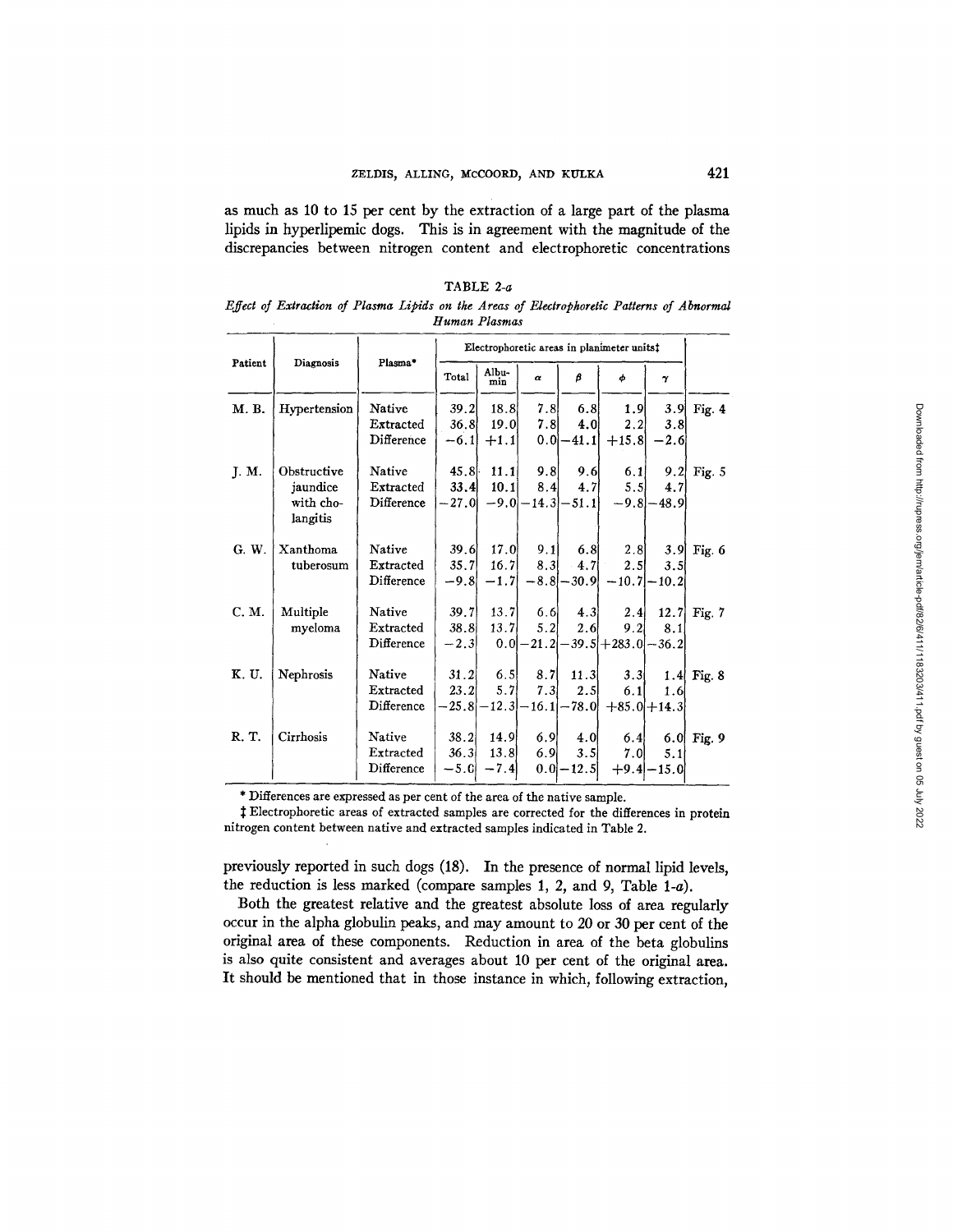the alpha 4 component has apparently merged with the beta globulin, it is measured with the beta globulin in the pattern of the native plasma.

It will be noted that in five samples the area of the fibrinogen peak was increased by extraction. The absolute change in planimeter area of this component is snell, and in some instances the increase can be accounted for by possible errors in separating the areas of the beta and gamma globulins from the fibrinogen peak (samples 5 and 9). In other instances, however, the increase in the fibrinogen peak is too large to be explained on this basis. Thus, in sample 7, inclusion with the fibrinogen component of the entire area lost by the beta and gamma peaks does not account for the increase in fibrinogen area. More striking instances of such increases in fibrinogen peaks will be referred to subsequently in connection with several samples of human plasma.

Alterations in gamma globulin area in these dog plasmas are too small for satisfactory appraisal.

In Figs. 4 to 9 inclusive and Tables 2 and 2-a are shown the results of similar extraction procedures applied to a number of human plasma samples.

The plasma of Fig. 4 was obtained from a 50 year old white woman with moderately severe essential hypertension. For 5 weeks before the sample was obtained, the patient had eaten an experimental diet low in protein. Plasma protein concentration was slightly reduced and plasma lipids somewhat elevated (patient M. B., Table 2). There are minor abnormalities in the electrophoretic pattern of the native plasma--the albumin peak is slightly low and the alpha 2 and beta globulin components are both increased. Extraction reduces the total electrophoretic area to a small extent, the entire change being accounted for by a 40 per cent decrease in the beta component, while other peaks are practically unaltered (Table 2-a). It will be noted in this and subsequent patterns of human plasma that there is no reduction in the number of alpha globulin peaks comparable to that regularly found on extraction of dog plasma.

The plasma sample represented in Fig. 5 was obtained from a severely jaundiced 72 year old white male (J. M.). A diagnosis of biliary obstruction and severe acute and chronic cholangitis due to fibrosis of the common bile duct was established by exploratory laparotomy and biopsy of the liver. Plasma lipids were markedly elevated (Table 2).

The pattern of the native plasma is of considerable interest. The albumin peak is low and all globulin components, particularly the beta, fibrinogen, and gamma peaks, are elevated. It will be noted that the gamma peak of the descending boundary is marked by a spike ordinarily identified with the beta globulin component in normal human electrophoretic patterns--the beta disturbance or anomaly. A possible rôle of lipid materials in the production of the beta disturbance has been considered (6). The usual beta disturbance is absent in this pattern. The region of the descending gamma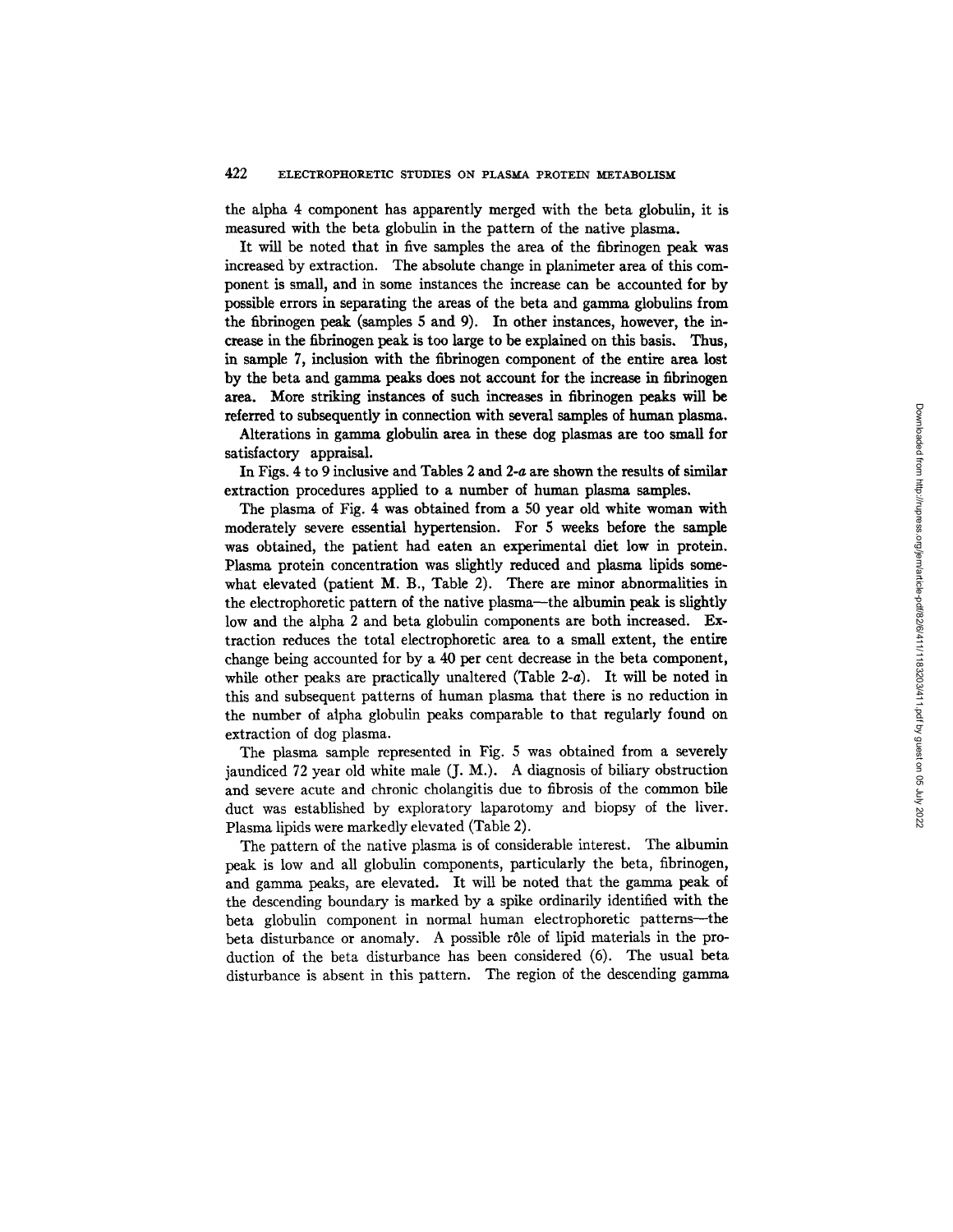

boundary during electrophoresis of this sample was marked by a turbidity similar to that usually seen in the region of the beta disturbance.

FIo. 5. Electrophoretic patterns before and after extraction of lipids from human plasma in case of obstructive jaundice with cholangitis (patient J. M.).

Marked alterations are apparent following extraction (Fig. 5). The spike disappears from the gamma peak, as does the beta peak in other extracted plasmas (compare Figs. 6, 7, and 8). Total electrophoretic area is reduced by more than 25 per cent (Table 2-a). While the reduction involves all com-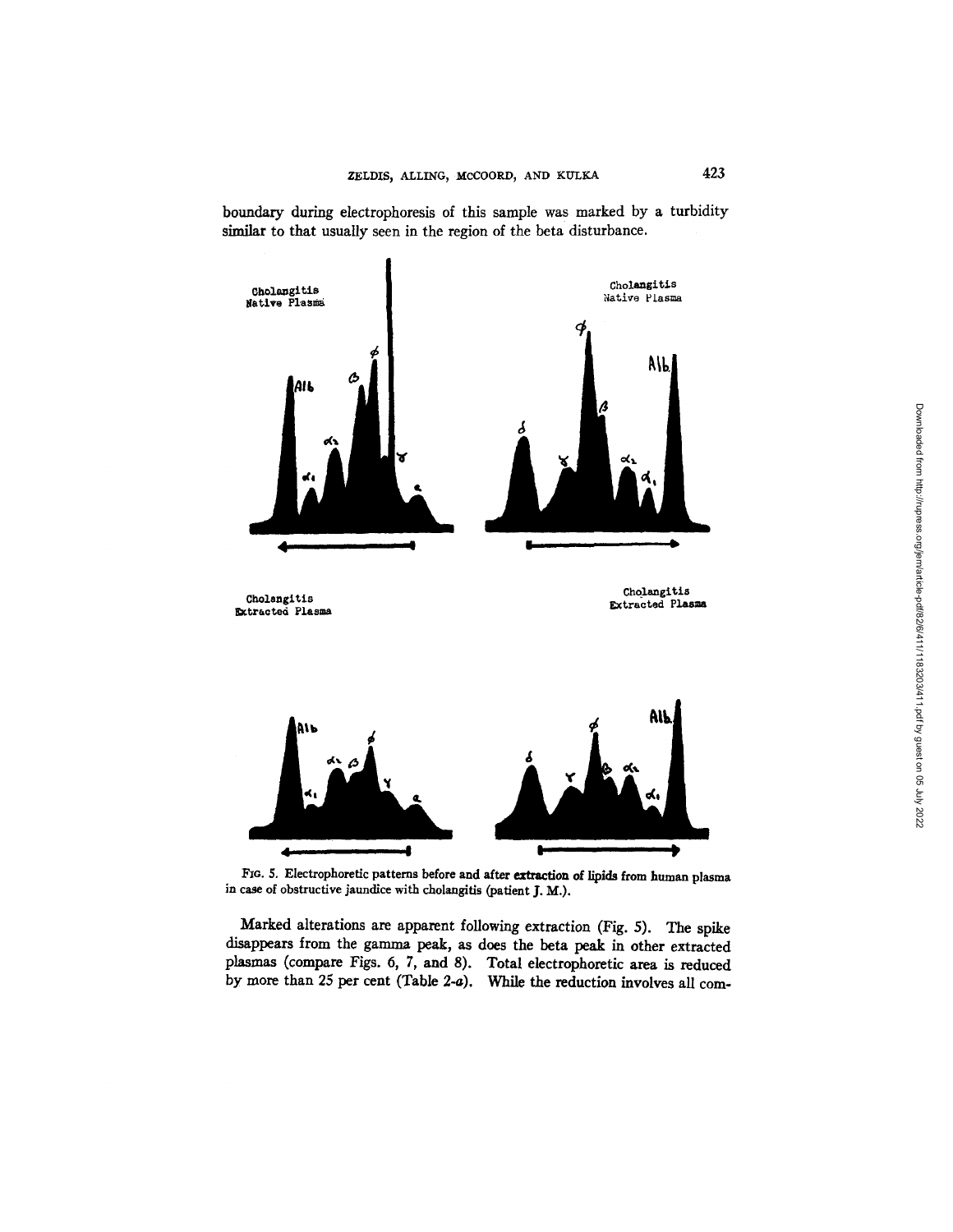ponents, the largest loss of area occurs in the beta and gamma peaks, each of which is reduced by approximately one-half. It is obvious that a considerable error is probably involved in dividing the areas of these poorly separated globulin peaks for measurement.



FIo. 6. Electrophoretic patterns before and after extraction of lipids from human plasma in case of xanthoma tuberosum (patient G. W.).

The patterns reproduced in Fig. 6 are of the plasma of a 40 year old white woman in whom a diagnosis of xanthoma tuberosum had been established clinically. In association with the elevated plasma lipids in this patient (G. W., Tables 2 and 2-a), the beta globulin peak is markedly elevated. Ex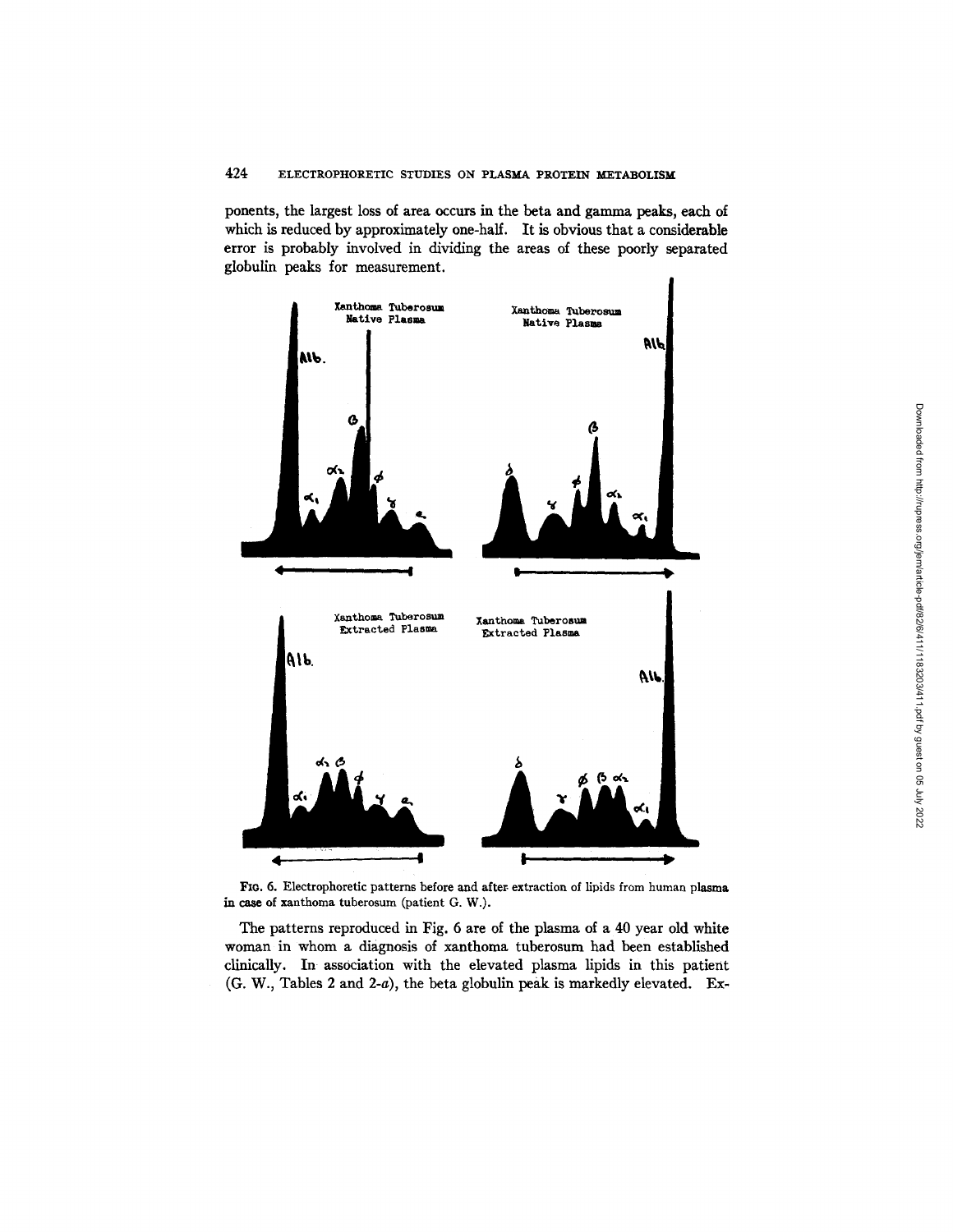traction reduces this peak by approximately one-third, resulting in an essentiaUy normal electrophoretic pattern.



FIG. 7. Electrophoretic patterns before and after extraction of lipids from human plasma in case of multiple myeloma (patient C. M.).

Patient C. M., Fig. 7, was a 76 year old woman in whom a clinical diagnosis of multiple myeloma was confirmed by autopsy. There was extensive bone involvement. The striking abnormality of the pattern of the native plasma is a large Peak with the mobility of gamma globulin. Similar patterns have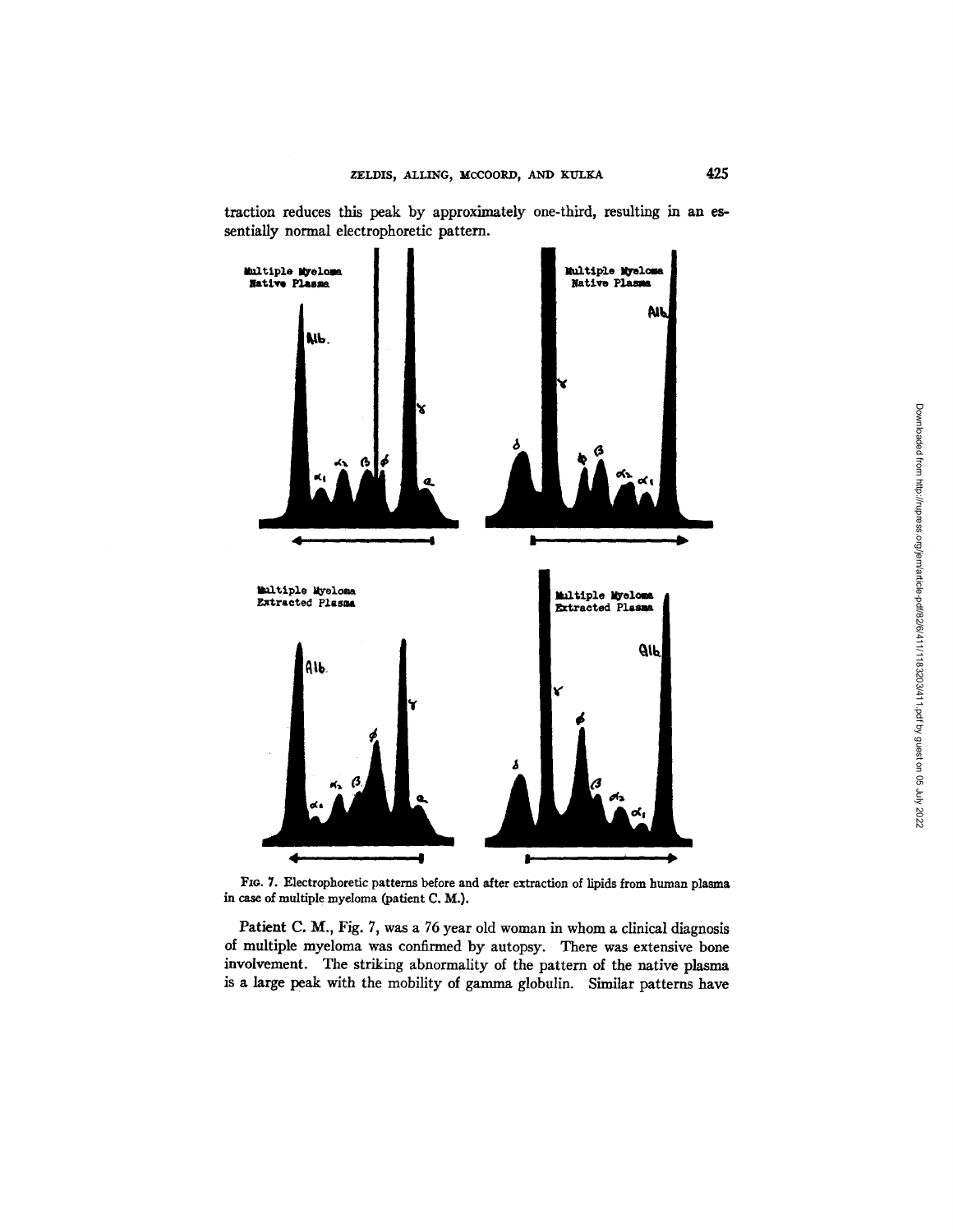been previously described in a number of cases of multiple myeloma (8), and are usually not associated with Bence-Jones proteinuria, which was absent in this patient. The area of this abnormal peak could not be accurately de-



FIo. 8. Electrophoretic patterns before and after extraction of lipids from human plasma in case of nephrosis (patient K. U.).

termined, since it extended beyond the limits of the photographic plate in both boundaries. Estimates of its area in the descending boundaries, however, (Table 2-a), indicate that it was reduced one-third or more by extraction.

It will be noted that less than 50 per cent of the plasma cholesterol and only about 60 per cent of the rather low total plasma lipid were removed in extracting this sample (Table 2). We have no adequate explanation for this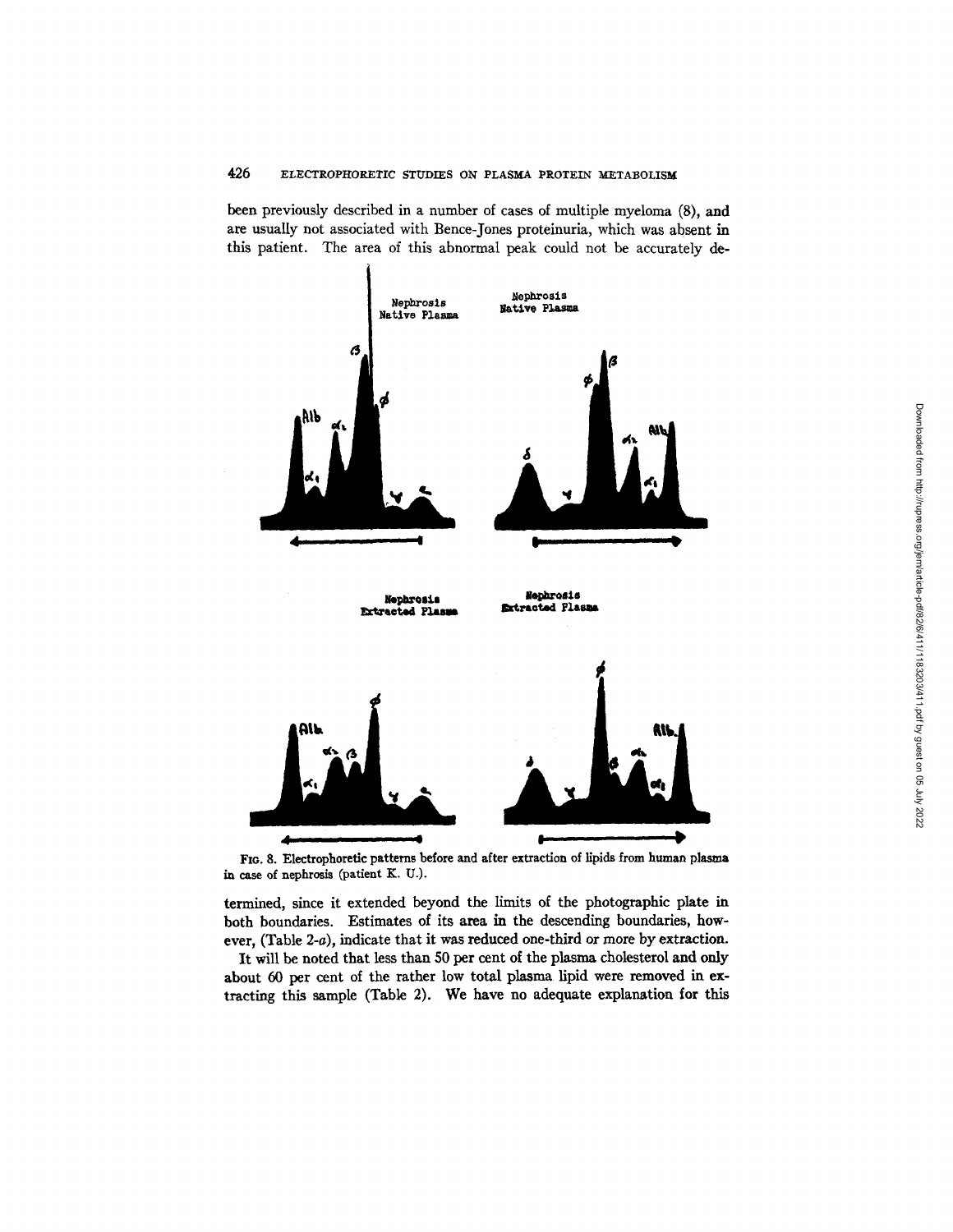

since the extraction was carried out in the same manner as that of other samples. In spite of the considerable reduction in the area of the abnormal gamma component of this pattern and some reduction of alpha and beta peaks, the

FIG. 9. Electrophoretic patterns before and after extraction of lipids from human plasma in case of cirrhosis (patient R. T.).

total electrophoretic area is practically unchanged following extraction (Table 2-a). This results from a threefold increase in the area of the fibrinogen peak. Lesser increases in this peak have been alluded to in extracted dog plasmas and occur in one other human plasma (patient K. U., Table 2-a). As in the case of the fusion of alpha globulin peaks of dog plasma, such increases may involve alterations of the mobility of proteins other than fibrinogen and their con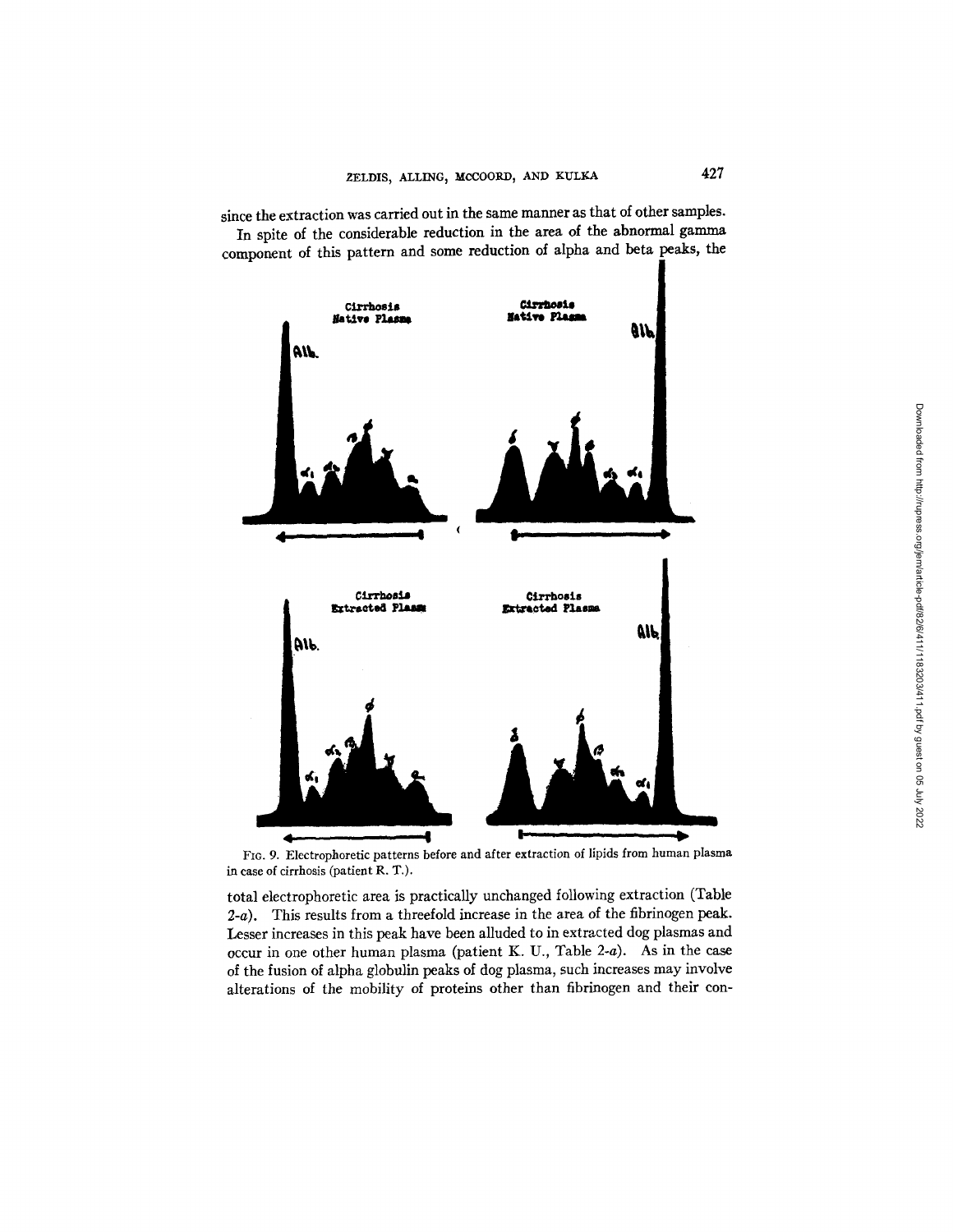sequent inclusion in the fibrinogen peak. The alteration could conceivably result simply from the removal of lipid, or may involve some degree of denaturation of the components. On the other hand, it is possible that such increases are due to denaturation of fibrinogen itself, with alteration of the specific refractive increment. Such denaturation, if it occurred, was incomplete, since there was no marked loss of solubility and since these extracted plasmas formed firm clots on the addition of calcium salts.

The plasma of Fig. 8 is from a case of nephrosis in a 63 year old white woman (K. U.). The pattern of the native sample is similar to others described (10) in nephrosis and is characterized chiefly by a low albumin and a markedly elevated beta globulin peak. Extraction results in a striking decrease in the area of this beta component and lesser changes in other components (Table 2-a). Similar changes in nephrotic sera following ether extraction have been reported by Longsworth and others (10, 11). The increase of fibrinogen in this extracted sample, unlike that in the previous figure, may be in large part related to inaccuracy in the measurement of this component in the native plasma pattern in which the beta globulin and fibrinogen peaks are poorly separated.

The sample of Fig. 9 is from a case of cirrhosis in a 39 year old man, (R. T.), diagnosis being established by liver biopsy. Plasma lipids were low in this patient (Table 2), and alterations following extraction are not striking. It can be noted that the abnormally high gamma peak in this plasma is reduced much less than that in the case of cholangitis with markedly elevated plasma lipids.

#### DISCUSSION

These data demonstrate that increases previously reported to occur (18) in the alpha globulin components of the plasma of hypoproteinemic dogs are due largely to elevated plasma lipid levels. In all instances in which lipids are extracted from such plasmas, the elevated alpha globulin areas and the total globulin areas retum to essentially normal values, while the lowered albumin areas are little altered. These observations confirm the suggestion (18) that all electrophoretic globulin components of the plasma respond in a similar fashion during long continued low protein feeding and are selectively maintained in spite of severe albumin depletion.

Studies reported by Moore and others are of interest in connection with alterations noted here in the number of alpha globulin components of dog plasma following extraction. These authors have shown in the sera of hypophysectomized (13) and thyroidectomized (14) rats the regular appearance of an alpha globulin component usually absent in the sera of normal rats. In view of the well known influence of the thyroid on plasma lipids, it would be interesting to determine lipid levels and to study the electrophoretic patterns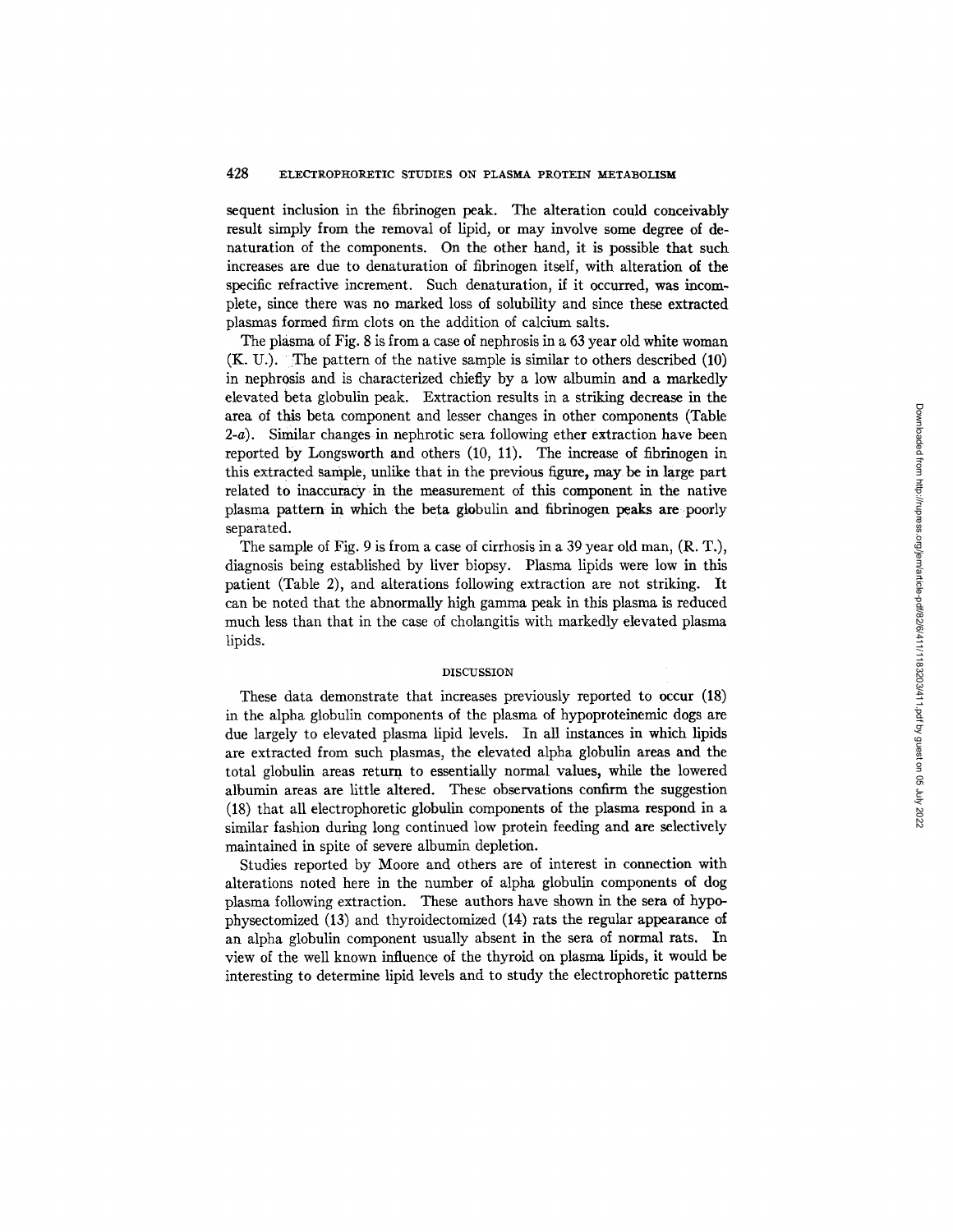of extracted serum or plasma of such rats. If associated with increased blood lipid levels, the appearance of this alpha component may be analogous to the appearance of the alpha 4 component in the plasma of hyperlipemic dogs. It has been mentioned that the occurrence of this peak offers some evidence that differential electrophoretic mobilitiesmayat times depend simply on lipoprotein complex formation.

The data indicate clearly that the amount of lipid associated with a given electrophoretic component is not fixed, but may vary within wide limits. In the lack of fractional analyses of the phospholipids in the experiments reported here, it appears futile to speculate on the somewhat different distribution of lipoid materials among the electrophoretic components in dog and human plasma. The difference is probably not related simply to variations in cholesterol: phospholipid ratios since these are quite similar in the dog and human plasmas studied. Similarly, the explanation of the high lipid content of the gamma globulin in several abnormal human plasmas (Figs. 5 and 7) must probably await further study. One is tempted to consider the possibility that in the plasma of Fig. 5 increased lipids are associated with the gamma component because of "saturation" of the beta globulins. The failure to find similarly elevated gamma peaks in other plasmas in which the beta components appear to contain as much or almost as much lipid (Figs. 4, 7, and 8) argues against this view.

The nature of the association between serum lipids and proteins has been reviewed by Chargaff (6). The presence of some form of lipoprotein complex has been suggested to explain the lack of turbidity of normal serum and plasma (16). It would appear probable that various types of linkage are involved. It is known, for example, (12) that little lipid material can be extracted by shaking serum with cold ether. Freezing in the presence of ether, however, results in the removal of a larger amount of serum lipids (12). Extraction with cold alcohol in the procedure reported here, or with cold acetone (1), removes the major portion of the cholesterol and a large proportion of the phospholipids. Other lipids, however, can apparently be freed only by denaturation of their protein components. It is of interest to note in this connection the persistence of the beta anomaly in the ether-extracted sera reported by Longsworth (10) and its regular disappearance in the extracted plasmas reported here.

#### SUMMARY

Electrophoretic patterns of human and dog plasma are markedly altered by the extraction of a large part of the plasma lipids. Total electrophoretic areas, relative areas of individual electrophoretic components, and electrophoretic albumin:globulin ratios undergo change.

For human plasma, such extractions confirm previous observations that a